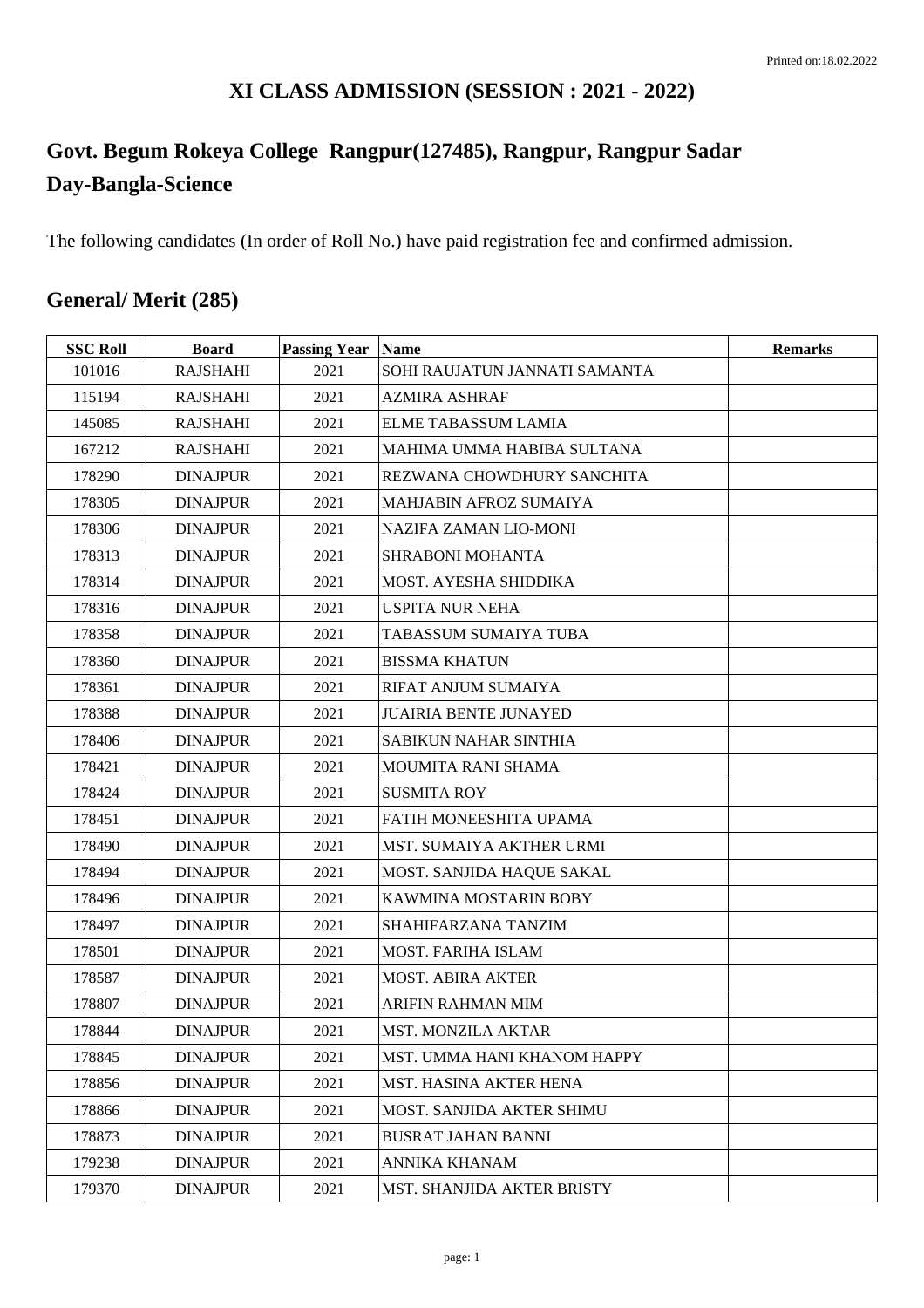| <b>SSC Roll</b> | <b>Board</b>    | <b>Passing Year</b> | Name                            | <b>Remarks</b> |
|-----------------|-----------------|---------------------|---------------------------------|----------------|
| 179378          | <b>DINAJPUR</b> | 2021                | <b>MST. ASHA MONY ARSHI</b>     |                |
| 179438          | <b>DINAJPUR</b> | 2021                | MST. NABILA AKTER SATHIYA       |                |
| 179527          | <b>DINAJPUR</b> | 2021                | MOST. MALIHA HASAN PRODHAN      |                |
| 179530          | <b>DINAJPUR</b> | 2021                | <b>NUSRAT JAHAN NUHA</b>        |                |
| 179534          | <b>DINAJPUR</b> | 2021                | <b>JINIA KHONDOKAR</b>          |                |
| 179549          | <b>DINAJPUR</b> | 2021                | <b>MOST. ILLIUN ELA</b>         |                |
| 179566          | <b>DINAJPUR</b> | 2021                | <b>BORNI DAS</b>                |                |
| 179724          | <b>DINAJPUR</b> | 2021                | <b>ASMANI AKTER</b>             |                |
| 180103          | <b>DINAJPUR</b> | 2021                | MOST. MEFTAHUL JANNAT MONI      |                |
| 180113          | <b>DINAJPUR</b> | 2021                | <b>MOST. AHEA AKTHER</b>        |                |
| 180115          | <b>DINAJPUR</b> | 2021                | MOST. SHARMIN AKTHER SHILA      |                |
| 180119          | <b>DINAJPUR</b> | 2021                | <b>SADIA ISLAM</b>              |                |
| 180122          | <b>DINAJPUR</b> | 2021                | <b>MOST. MAHABUBA AKTER JUI</b> |                |
| 180469          | <b>DINAJPUR</b> | 2021                | <b>ANAMIKA SARKAR</b>           |                |
| 180703          | <b>DINAJPUR</b> | 2021                | AFIFA KHANOM SIMI               |                |
| 180804          | <b>DINAJPUR</b> | 2021                | MOST. MISKET JAHAN MEGHNA       |                |
| 180862          | <b>DINAJPUR</b> | 2021                | MOST. JANNATUL FERDOUSI         |                |
| 181867          | <b>DINAJPUR</b> | 2021                | SUMAIYA AKTER SOMAPTI           |                |
| 182011          | <b>DINAJPUR</b> | 2021                | TASLIMA NASRIN TAMANNA          |                |
| 182016          | <b>DINAJPUR</b> | 2021                | SAIMUM BHUIYAN MIRA             |                |
| 182028          | <b>DINAJPUR</b> | 2021                | MST. TAJKINA BINTA LATIF        |                |
| 182029          | <b>DINAJPUR</b> | 2021                | TANZINA TASFIA TONOY            |                |
| 182091          | <b>DINAJPUR</b> | 2021                | MOST. JANNATUN NAHAR LUBA       |                |
| 182310          | <b>DINAJPUR</b> | 2021                | <b>URMI RANI BARMON</b>         |                |
| 182311          | <b>DINAJPUR</b> | 2021                | <b>SUMAIYA AKTHER</b>           |                |
| 182640          | <b>DINAJPUR</b> | 2021                | MOST. SURAIYA AKTER MIM         |                |
| 182829          | <b>DINAJPUR</b> | 2021                | <b>MST. MEHERUNNAHAR</b>        |                |
| 183255          | <b>DINAJPUR</b> | 2021                | <b>MOST. RINUFA AKTER</b>       |                |
| 183558          | <b>DINAJPUR</b> | 2021                | TAUSHI RANI SARKAR              |                |
| 183770          | <b>DINAJPUR</b> | 2021                | <b>SUSMITA RANI ROY</b>         |                |
| 184219          | <b>DINAJPUR</b> | 2021                | MST. TANITA TABUSSUM SIME       |                |
| 184394          | <b>DINAJPUR</b> | 2021                | MST. SAMAILA MAHADI             |                |
| 184417          | <b>DINAJPUR</b> | 2021                | MST. AYSHA SIDDIKA SINHA        |                |
| 184419          | <b>DINAJPUR</b> | 2021                | <b>MST. TASMIM NAHAR</b>        |                |
| 184568          | <b>DINAJPUR</b> | 2021                | MOST. ERINA JAHAN EVA           |                |
| 184693          | <b>DINAJPUR</b> | 2021                | MOST. NAFISA TABASSUM           |                |
| 184956          | <b>DINAJPUR</b> | 2021                | MST. NUSHRAT JAHAN MITU         |                |
| 185310          | <b>DINAJPUR</b> | 2021                | <b>MST. TAMANNA AKTER</b>       |                |
| 185311          | <b>DINAJPUR</b> | 2021                | NIPA RANI SAHA                  |                |
| 185566          | <b>DINAJPUR</b> | 2021                | MOST. MISHILAT ZAHAN RIDI       |                |
| 185687          | <b>DINAJPUR</b> | 2021                | MOST. FARZANA SULTANA           |                |
| 185909          | <b>DINAJPUR</b> | 2021                | <b>SANJIDA ISLAM</b>            |                |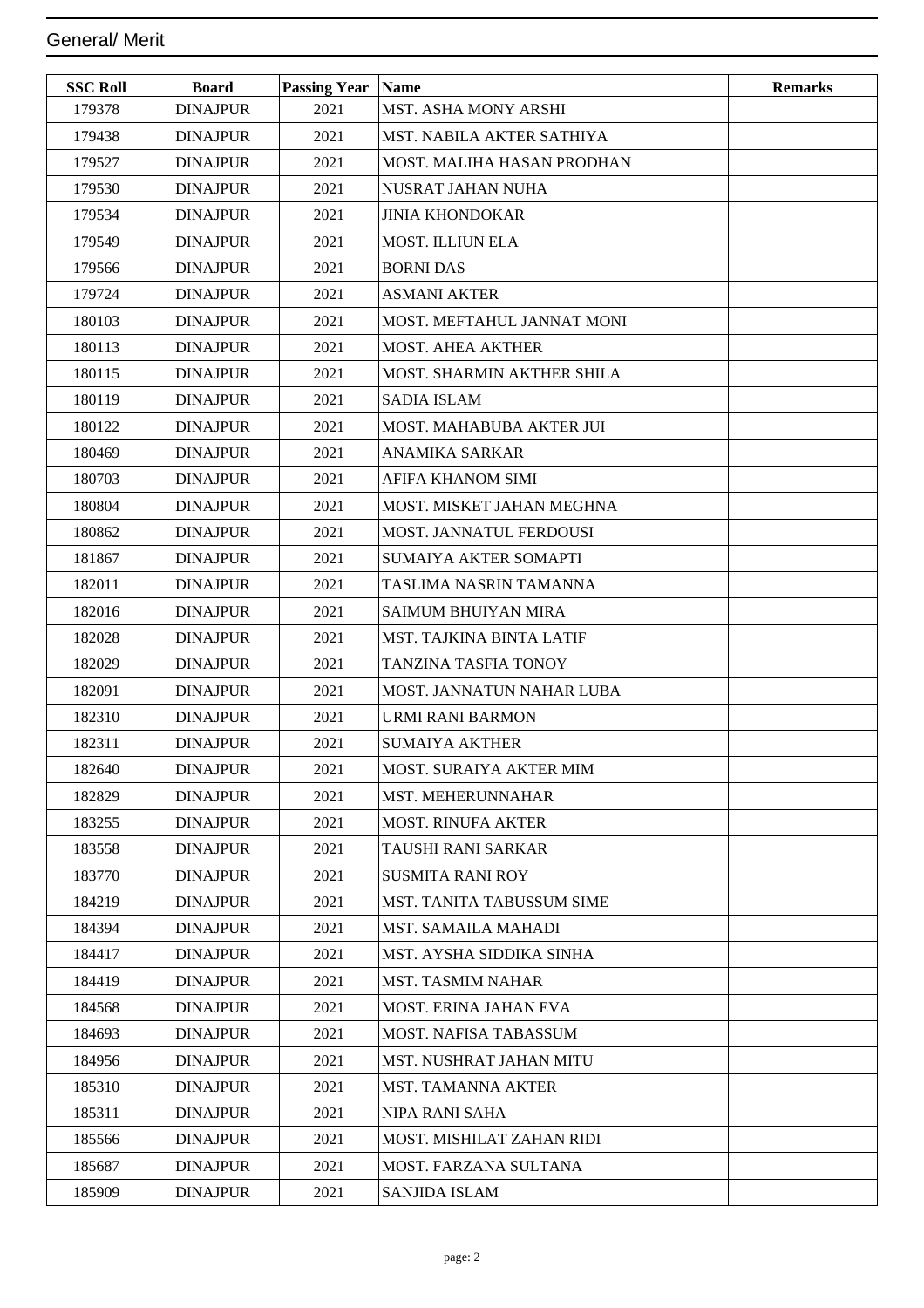| <b>SSC Roll</b> | <b>Board</b>    | <b>Passing Year Name</b> |                                  | <b>Remarks</b> |
|-----------------|-----------------|--------------------------|----------------------------------|----------------|
| 186111          | <b>DINAJPUR</b> | 2021                     | UMME ERHANA BINTA EMDAD          |                |
| 186177          | <b>DINAJPUR</b> | 2021                     | MOST. MYSHA TASNIM MRITTIKA      |                |
| 186179          | <b>DINAJPUR</b> | 2021                     | <b>HOMAYRA ZAMAN SARA</b>        |                |
| 186181          | <b>DINAJPUR</b> | 2021                     | MOST. KHURSHID JAHAN FARIHA      |                |
| 186182          | <b>DINAJPUR</b> | 2021                     | MOST. CHADNI JAHAN RATNA         |                |
| 186251          | <b>DINAJPUR</b> | 2021                     | <b>MST. FAHMIDA TASNIM BINDU</b> |                |
| 186253          | <b>DINAJPUR</b> | 2021                     | <b>MST. NARGIS AKTAR</b>         |                |
| 186343          | <b>DINAJPUR</b> | 2021                     | MOST. ASRAFI ANJUMAN ANIKA       |                |
| 187325          | <b>DINAJPUR</b> | 2021                     | MOST. TAMANNA AKTAR              |                |
| 187329          | <b>DINAJPUR</b> | 2021                     | <b>SUMAIYA AKTER</b>             |                |
| 187928          | <b>DINAJPUR</b> | 2021                     | <b>LOLITA RANI</b>               |                |
| 188405          | <b>DINAJPUR</b> | 2021                     | <b>MOST. REJOANA AFRIN</b>       |                |
| 188407          | <b>DINAJPUR</b> | 2021                     | MOST. JULEKHA BEGUM              |                |
| 188408          | <b>DINAJPUR</b> | 2021                     | <b>MOST. SIMINA AKTHER</b>       |                |
| 188485          | <b>DINAJPUR</b> | 2021                     | MOST. AYSHA KHATUN               |                |
| 188495          | <b>DINAJPUR</b> | 2021                     | MOST. SAFIKA TANZIM SHEFA        |                |
| 188496          | <b>DINAJPUR</b> | 2021                     | <b>MOST. ROKEYA SULTANA</b>      |                |
| 188539          | <b>DINAJPUR</b> | 2021                     | TABASSUM SINHA                   |                |
| 188541          | <b>DINAJPUR</b> | 2021                     | NUSHAIBA JANNAT TASFI            |                |
| 188798          | <b>DINAJPUR</b> | 2021                     | MOST. SINTHIYA YEASMIN           |                |
| 188976          | <b>DINAJPUR</b> | 2021                     | MOST. JAKIA AKTER RIYA           |                |
| 189061          | <b>DINAJPUR</b> | 2021                     | MOST. MAISHA TABASSUM MISHI      |                |
| 189082          | <b>DINAJPUR</b> | 2021                     | <b>MOST. JANNATUL FERDOUS</b>    |                |
| 189342          | <b>DINAJPUR</b> | 2021                     | MOST. JANNATI KHATUN             |                |
| 189439          | <b>DINAJPUR</b> | 2021                     | MST. MARZIYA SULTANA RUMPA       |                |
| 189691          | <b>DINAJPUR</b> | 2021                     | MST. MASHIYAT JAHAN MRIDULA      |                |
| 189818          | <b>DINAJPUR</b> | 2021                     | <b>RAISHA SAMIN</b>              |                |
| 189953          | <b>DINAJPUR</b> | 2021                     | <b>MST. SANTONA AKTER</b>        |                |
| 190219          | <b>DINAJPUR</b> | 2021                     | <b>MOST. SABIHA AKTER</b>        |                |
| 190222          | <b>DINAJPUR</b> | 2021                     | <b>MOST. MITU AKTER</b>          |                |
| 190408          | <b>DINAJPUR</b> | 2021                     | ATIKA AKTHER RIYA                |                |
| 190432          | <b>DINAJPUR</b> | 2021                     | <b>MST. SINTHIA AKTER</b>        |                |
| 190435          | <b>DINAJPUR</b> | 2021                     | MOST. ISHRAT JAHAN               |                |
| 190638          | <b>DINAJPUR</b> | 2021                     | MST. MOBASSIRA SULTANA           |                |
| 190791          | <b>DINAJPUR</b> | 2021                     | MOST. MEFTAHUL JANNAT OISHI      |                |
| 190858          | <b>DINAJPUR</b> | 2021                     | <b>SHORMISTHA ROY</b>            |                |
| 190874          | <b>DINAJPUR</b> | 2021                     | <b>MOST. SADIA AKTER</b>         |                |
| 190960          | <b>DINAJPUR</b> | 2021                     | MOST. SADIYA AKTER MEGHLA        |                |
| 191534          | <b>DINAJPUR</b> | 2021                     | MOST. TASFIA BINTE TARIQ         |                |
| 191601          | <b>DINAJPUR</b> | 2021                     | MOST. MAHAFUZA KHATUN            |                |
| 191617          | <b>DINAJPUR</b> | 2021                     | MOST. ROKAIA AKTER RIYA          |                |
| 191618          | <b>DINAJPUR</b> | 2021                     | MOST. MARUFA AKTAR RIKTA         |                |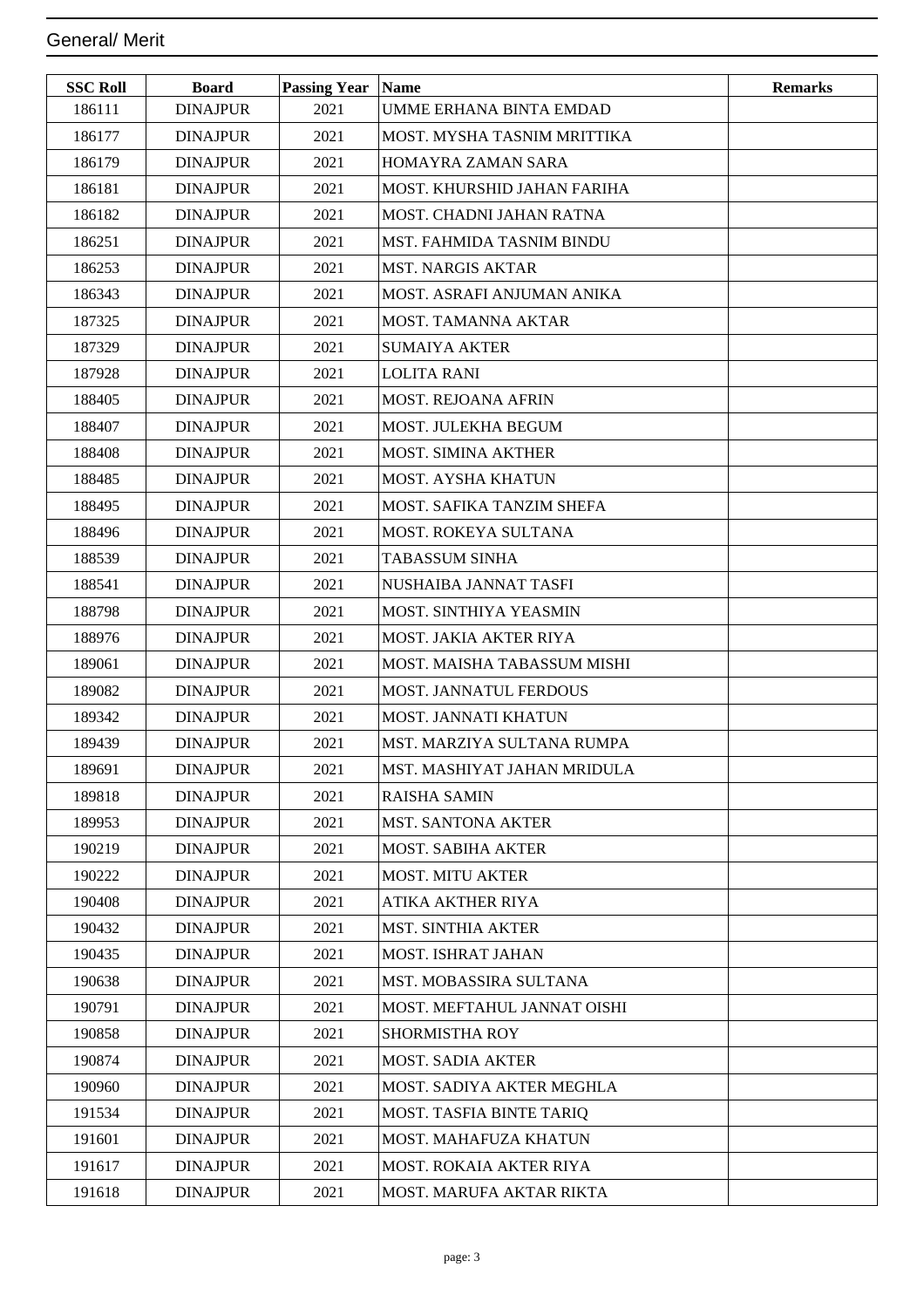| <b>SSC Roll</b> | <b>Board</b>    | <b>Passing Year</b> | Name                               | <b>Remarks</b> |
|-----------------|-----------------|---------------------|------------------------------------|----------------|
| 191622          | <b>DINAJPUR</b> | 2021                | MOST. KAMRUN NAHAR JESMIN          |                |
| 191631          | <b>DINAJPUR</b> | 2021                | MOST. APYA AMDAD ROUNOK ARA RUSHNI |                |
| 191646          | <b>DINAJPUR</b> | 2021                | MST. ARNIKA NUR AKHI               |                |
| 191647          | <b>DINAJPUR</b> | 2021                | MST. ISRAT ZAHAN EVA               |                |
| 191745          | <b>DINAJPUR</b> | 2021                | <b>ASHIKA AKTER</b>                |                |
| 191746          | <b>DINAJPUR</b> | 2021                | <b>SURRIA JAHAN SHILA</b>          |                |
| 191767          | <b>DINAJPUR</b> | 2021                | MST. TASLIMA AKTHER JHORNA         |                |
| 191860          | <b>DINAJPUR</b> | 2021                | <b>MOST. JANNATUN NAIMA</b>        |                |
| 191861          | <b>DINAJPUR</b> | 2021                | <b>MOST. HUMAIRA ANJUM</b>         |                |
| 191863          | <b>DINAJPUR</b> | 2021                | <b>MOST. RIFA TAMANNA</b>          |                |
| 191864          | <b>DINAJPUR</b> | 2021                | <b>MOST. ERFAT JAHAN</b>           |                |
| 191985          | <b>DINAJPUR</b> | 2021                | <b>MST. MONY AKTHER</b>            |                |
| 191996          | <b>DINAJPUR</b> | 2021                | <b>MST. SUBORNA AKTHER</b>         |                |
| 192003          | <b>DINAJPUR</b> | 2021                | <b>MOST. ARIFA AKTHER</b>          |                |
| 192040          | <b>DINAJPUR</b> | 2021                | MST. NUSRAT ZAHAN NAHOR            |                |
| 192082          | <b>DINAJPUR</b> | 2021                | <b>ZAYMA AFRIN</b>                 |                |
| 192497          | <b>DINAJPUR</b> | 2021                | MOST. NAUSHIN JANNAT               |                |
| 192574          | <b>DINAJPUR</b> | 2021                | <b>SHAKILA ISLAM SHRABONI</b>      |                |
| 192665          | <b>DINAJPUR</b> | 2021                | MST. SANJIDA KHATUN NEHA           |                |
| 192757          | <b>DINAJPUR</b> | 2021                | <b>SAJEDA BEGUM</b>                |                |
| 192758          | <b>DINAJPUR</b> | 2021                | <b>MIM AKTER</b>                   |                |
| 192759          | <b>DINAJPUR</b> | 2021                | <b>KAMRUNNAHAR</b>                 |                |
| 192794          | <b>DINAJPUR</b> | 2021                | <b>LAICHA MONI</b>                 |                |
| 192806          | <b>DINAJPUR</b> | 2021                | <b>MOST. SADIA AFROSE</b>          |                |
| 192809          | <b>DINAJPUR</b> | 2021                | <b>MST. SAMIHA SULTANA</b>         |                |
| 192813          | <b>DINAJPUR</b> | 2021                | MOST. RUBENA AKTER RISHA           |                |
| 193073          | <b>DINAJPUR</b> | 2021                | <b>MOST. MAISHA SAMMI RITU</b>     |                |
| 193075          | <b>DINAJPUR</b> | 2021                | <b>BONNA RANI ROY</b>              |                |
| 193079          | <b>DINAJPUR</b> | 2021                | <b>MOST. MONALISHA AKHTER</b>      |                |
| 193080          | <b>DINAJPUR</b> | 2021                | <b>MOST. RITU MONI</b>             |                |
| 193093          | <b>DINAJPUR</b> | 2021                | TABASSUM SUMIYA TANISHA            |                |
| 193133          | <b>DINAJPUR</b> | 2021                | <b>MOST. MONALISHA MARIYA</b>      |                |
| 193138          | <b>DINAJPUR</b> | 2021                | SANJIDA AKTER DOLA                 |                |
| 193155          | <b>DINAJPUR</b> | 2021                | <b>NAITY ROY MOON</b>              |                |
| 193159          | <b>DINAJPUR</b> | 2021                | NILONJONA SAHA                     |                |
| 193186          | <b>DINAJPUR</b> | 2021                | WASIFA HABIB RIMJHIM               |                |
| 193346          | <b>DINAJPUR</b> | 2021                | NUSRAT TAMANNA                     |                |
| 193348          | <b>DINAJPUR</b> | 2021                | <b>MOST. SADIA AFRIN JANNAT</b>    |                |
| 193349          | <b>DINAJPUR</b> | 2021                | FATIMA KHATUN TULI                 |                |
| 193378          | <b>DINAJPUR</b> | 2021                | MOST. SUMAIYA AFRIN                |                |
| 193379          | <b>DINAJPUR</b> | 2021                | <b>NOKSHI AKTAR</b>                |                |
| 193502          | <b>DINAJPUR</b> | 2021                | MADINA SINGER SARNA                |                |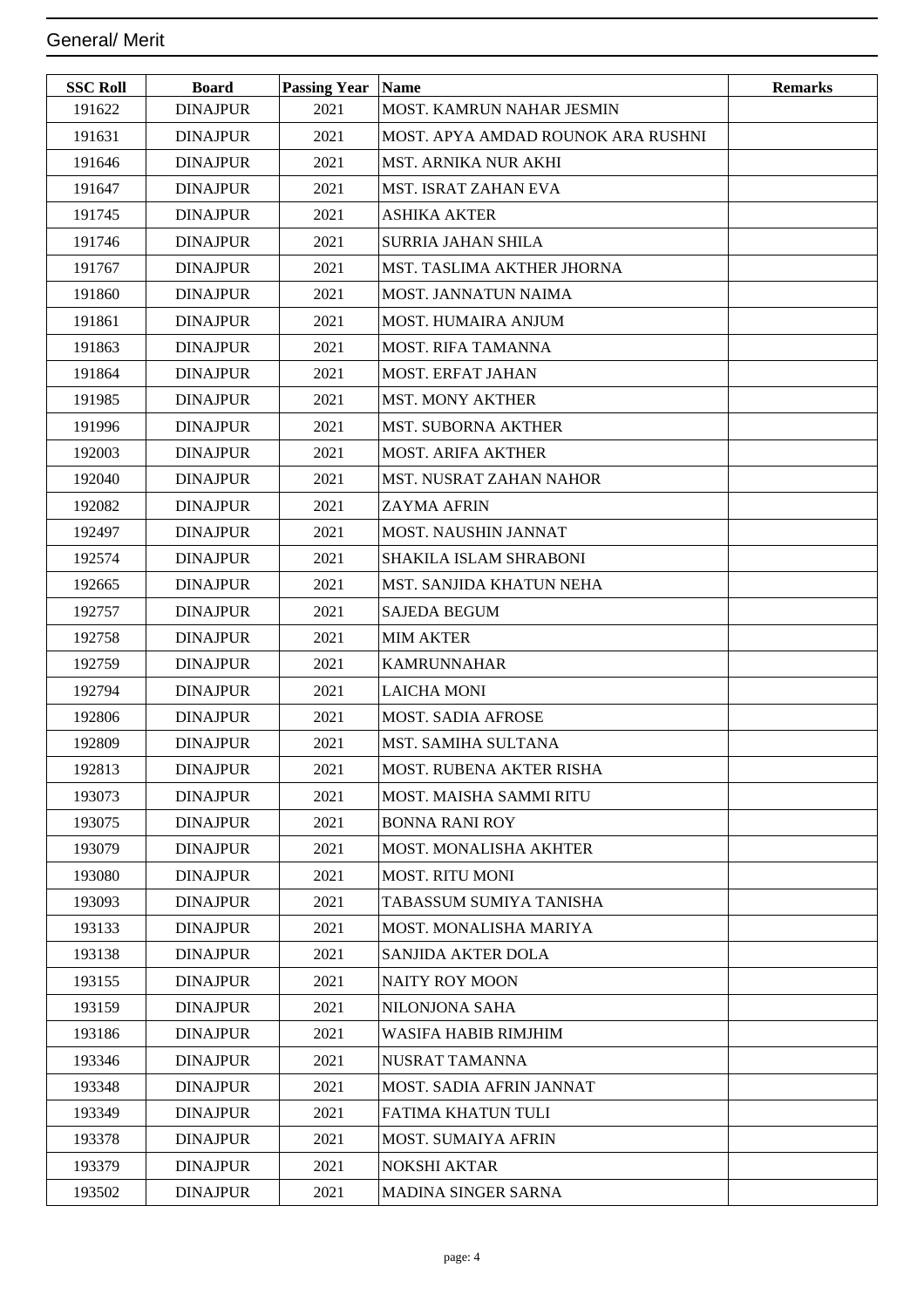| <b>SSC Roll</b> | <b>Board</b>    | <b>Passing Year</b> | <b>Name</b>                      | <b>Remarks</b> |
|-----------------|-----------------|---------------------|----------------------------------|----------------|
| 193503          | <b>DINAJPUR</b> | 2021                | MOST. JARIN TASNIM JAMY          |                |
| 193627          | <b>DINAJPUR</b> | 2021                | SINHA TABASSUM SARMI             |                |
| 193888          | <b>DINAJPUR</b> | 2021                | MOST. MUSFIRA TABASSUM MINTIA    |                |
| 193932          | <b>DINAJPUR</b> | 2021                | <b>MARIATUM MOUME</b>            |                |
| 193942          | <b>DINAJPUR</b> | 2021                | MOST. TASNIA AKTER RASHNI        |                |
| 193943          | <b>DINAJPUR</b> | 2021                | <b>MOST. TASNIMA AKHTER</b>      |                |
| 195216          | <b>DINAJPUR</b> | 2021                | MOST. SHARIKA JANNAT             |                |
| 195455          | <b>DINAJPUR</b> | 2021                | MOST. MOMTAHINA AKHTER MITHE     |                |
| 195577          | <b>DINAJPUR</b> | 2021                | <b>SUBORNA AKTER</b>             |                |
| 195929          | <b>DINAJPUR</b> | 2021                | PRIONTI MOHANTA SINGHA           |                |
| 196983          | <b>DINAJPUR</b> | 2021                | <b>MOST. RUZIA SULTANA RIZA</b>  |                |
| 197195          | <b>DINAJPUR</b> | 2021                | UMMUL KHAIR MOST. SHAFIA SULTANA |                |
| 199703          | <b>DINAJPUR</b> | 2021                | <b>MST. ZAHIRA KHATUN</b>        |                |
| 200941          | <b>DINAJPUR</b> | 2021                | <b>MST. SHARMIM AKTER</b>        |                |
| 201141          | <b>DINAJPUR</b> | 2021                | HUMAYRA AKTER TISHA              |                |
| 201462          | <b>DINAJPUR</b> | 2021                | ZARIN TASNIM NOVA                |                |
| 202309          | <b>DINAJPUR</b> | 2021                | MOST. JANNATUL TAHASIN MODINA    |                |
| 203635          | <b>DINAJPUR</b> | 2021                | MST. NUSRAT JAHAN ANANNYA        |                |
| 203638          | <b>DINAJPUR</b> | 2021                | <b>SUROVI RANI GOON</b>          |                |
| 205079          | <b>DINAJPUR</b> | 2021                | MOST. MOHASINA AKTER MIM         |                |
| 205082          | <b>DINAJPUR</b> | 2021                | MOST. KHADIJA TUT TAHIRA         |                |
| 205238          | <b>DINAJPUR</b> | 2021                | AL AJMARY RAHMAN MAHI            |                |
| 205279          | <b>DINAJPUR</b> | 2021                | <b>DIBA NURA JANNAT</b>          |                |
| 205350          | <b>DINAJPUR</b> | 2021                | MUNTAHA JEBIN MEGHLA             |                |
| 206675          | <b>DINAJPUR</b> | 2021                | <b>MUNNI AKTER</b>               |                |
| 206760          | <b>DINAJPUR</b> | 2021                | RAMISHA FARIHA RICHE             |                |
| 206831          | <b>DINAJPUR</b> | 2021                | <b>MAISHA MALIHA</b>             |                |
| 207798          | <b>DINAJPUR</b> | 2021                | MOST. BITHI AKTAR MIM            |                |
| 207818          | <b>DINAJPUR</b> | 2021                | <b>MONALISA AKTER</b>            |                |
| 207820          | <b>DINAJPUR</b> | 2021                | <b>NUSRAT JAHAN</b>              |                |
| 207824          | <b>DINAJPUR</b> | 2021                | MUNTAKA YESMIN MAHI              |                |
| 207829          | <b>DINAJPUR</b> | 2021                | ESRATH JAHAN KHUSHI              |                |
| 207830          | <b>DINAJPUR</b> | 2021                | <b>SUMAIYA AKTHER LABONE</b>     |                |
| 207831          | <b>DINAJPUR</b> | 2021                | <b>MASUMA AKTER MEGHLA</b>       |                |
| 207852          | <b>DINAJPUR</b> | 2021                | PROGOTI MISRA PUJA               |                |
| 207865          | <b>DINAJPUR</b> | 2021                | <b>KHAWALA ORFE MISHU</b>        |                |
| 208068          | <b>DINAJPUR</b> | 2021                | NADIA AKHTER KHUSHI              |                |
| 208082          | <b>DINAJPUR</b> | 2021                | NUSHIN TASNIM SAFA               |                |
| 208270          | <b>DINAJPUR</b> | 2021                | MOST. PUSPA PAYAL                |                |
| 208508          | <b>DINAJPUR</b> | 2021                | <b>TASNIM SULTANA</b>            |                |
| 208589          | <b>DINAJPUR</b> | 2021                | MST. MUSHFIKA JAHAN MOON         |                |
| 208590          | <b>DINAJPUR</b> | 2021                | MST. JANNATUL MAWA               |                |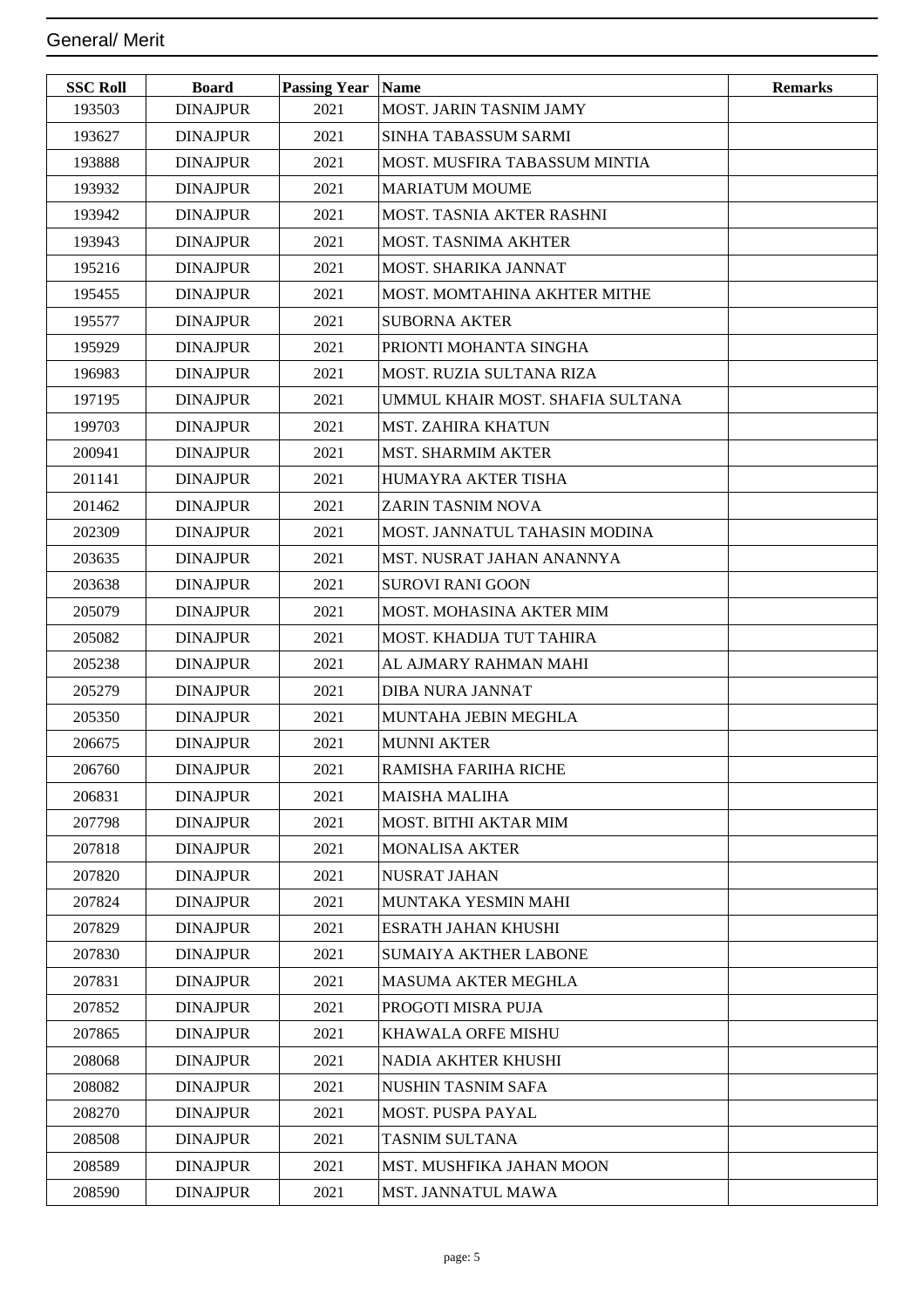| <b>SSC Roll</b> | <b>Board</b>    | <b>Passing Year Name</b> |                                | <b>Remarks</b> |
|-----------------|-----------------|--------------------------|--------------------------------|----------------|
| 208592          | <b>DINAJPUR</b> | 2021                     | MST. SHYEDA JANNATUL MAWA      |                |
| 208872          | <b>DINAJPUR</b> | 2021                     | <b>IRIN ARA BABLY BRISTY</b>   |                |
| 209007          | <b>DINAJPUR</b> | 2021                     | NILAMBARI ADHIKARI             |                |
| 210356          | <b>DINAJPUR</b> | 2021                     | <b>SHIMU RANI ROY</b>          |                |
| 210399          | <b>DINAJPUR</b> | 2021                     | <b>MOST. TAJMIRA AKTER</b>     |                |
| 210409          | <b>DINAJPUR</b> | 2021                     | <b>MOST. MISKATUN JANNAT</b>   |                |
| 210742          | <b>DINAJPUR</b> | 2021                     | SABIHA MOSTOFA MISHU           |                |
| 210755          | <b>DINAJPUR</b> | 2021                     | <b>ASMA BINTE SADIA</b>        |                |
| 210958          | <b>DINAJPUR</b> | 2021                     | LOPA MUDDARA NONDI             |                |
| 210959          | <b>DINAJPUR</b> | 2021                     | <b>KAMONA RANI</b>             |                |
| 211105          | <b>DINAJPUR</b> | 2021                     | <b>FARZANA AKTHER</b>          |                |
| 211107          | <b>DINAJPUR</b> | 2021                     | <b>MORIOM AKTHER</b>           |                |
| 211109          | <b>DINAJPUR</b> | 2021                     | <b>AZMINA AKTHER</b>           |                |
| 211454          | <b>DINAJPUR</b> | 2021                     | <b>AKHI ROY</b>                |                |
| 211646          | <b>DINAJPUR</b> | 2021                     | <b>MST. RUMI AKTER</b>         |                |
| 211710          | <b>DINAJPUR</b> | 2021                     | MST. MANI AKTAR.               |                |
| 211815          | <b>DINAJPUR</b> | 2021                     | <b>SAKIBA TAHSIN</b>           |                |
| 211819          | <b>DINAJPUR</b> | 2021                     | SAHID FARHANA SUMONA           |                |
| 212045          | <b>DINAJPUR</b> | 2021                     | SAMIHA NISHAT SAYMA            |                |
| 212051          | <b>DINAJPUR</b> | 2021                     | MOST. JANNATI AKTER            |                |
| 212121          | <b>DINAJPUR</b> | 2021                     | <b>LIPI ROY</b>                |                |
| 212602          | <b>DINAJPUR</b> | 2021                     | MOST. SUMAIYA AKTHER SOYA      |                |
| 213986          | <b>DINAJPUR</b> | 2021                     | <b>NUSRAT JAHAN SHIFA</b>      |                |
| 214000          | <b>DINAJPUR</b> | 2021                     | <b>MASNUN ATIFA</b>            |                |
| 215575          | <b>DINAJPUR</b> | 2021                     | SANJIDA ISLAM SHITHIL          |                |
| 217408          | <b>DINAJPUR</b> | 2021                     | MST. SINTHIA AKTER ESHA        |                |
| 217434          | <b>DINAJPUR</b> | 2021                     | TAMANNA AKTER SNIGDHA          |                |
| 217977          | <b>DINAJPUR</b> | 2021                     | TITHI MONE RAY                 |                |
| 218334          | <b>DINAJPUR</b> | 2021                     | <b>MST. FATIMA KHATUN</b>      |                |
| 218468          | <b>DINAJPUR</b> | 2021                     | <b>MOST. TAKIA AKTER TRINA</b> |                |
| 219163          | <b>DINAJPUR</b> | 2021                     | <b>SUMAIYA PARVIN</b>          |                |
| 219676          | <b>DINAJPUR</b> | 2021                     | <b>ATIA AFRIN ASA</b>          |                |
| 219680          | <b>DINAJPUR</b> | 2021                     | <b>MST. IPSITA ALAM</b>        |                |
| 219683          | <b>DINAJPUR</b> | 2021                     | ANIKA TASNIM EVA               |                |
| 219779          | <b>DINAJPUR</b> | 2021                     | RUKAIA TASNIM RIDI             |                |
| 220167          | <b>DINAJPUR</b> | 2021                     | <b>MST. FARZANA TASNIM</b>     |                |
| 220537          | <b>DINAJPUR</b> | 2021                     | <b>ATIKA BINTA ZAMAN</b>       |                |
| 220539          | <b>DINAJPUR</b> | 2021                     | NOWSHIN TABASUM NESHE          |                |
| 220549          | <b>DINAJPUR</b> | 2021                     | MOST. RAMISA FARIHA RUKU       |                |
| 220708          | <b>DINAJPUR</b> | 2021                     | MITHILA RANI SONDHI            |                |
| 221194          | <b>DINAJPUR</b> | 2021                     | MST. TASHRIFA JAHAN            |                |
| 221385          | <b>DINAJPUR</b> | 2021                     | <b>ARPITA DAS COITI</b>        |                |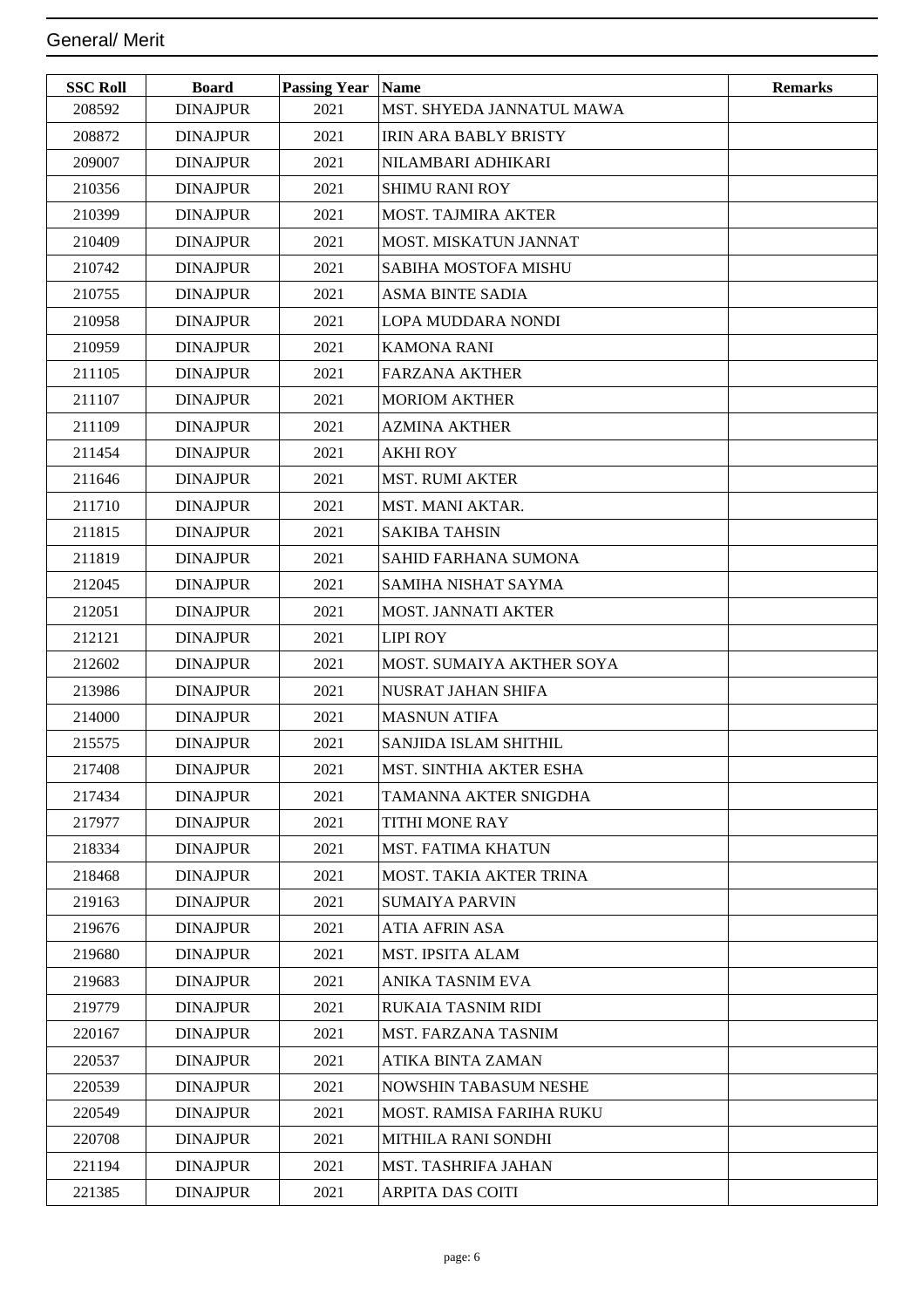| <b>SSC Roll</b> | <b>Board</b>    | <b>Passing Year Name</b> |                                | <b>Remarks</b> |
|-----------------|-----------------|--------------------------|--------------------------------|----------------|
| 221540          | <b>DINAJPUR</b> | 2021                     | MOST. TASNIMAH TAKIYA          |                |
| 221634          | <b>DINAJPUR</b> | 2021                     | <b>SALEHA NASRIN MISHU</b>     |                |
| 221918          | <b>DINAJPUR</b> | 2021                     | <b>MST. NUR-A-JANNAT</b>       |                |
| 222225          | <b>DINAJPUR</b> | 2021                     | <b>MOST. MUHATARIMA BEGUM</b>  |                |
| 222287          | <b>DINAJPUR</b> | 2021                     | <b>ASMAUL HOSNA PROKITI</b>    |                |
| 222289          | <b>DINAJPUR</b> | 2021                     | <b>HRRIDITA RAY HIYA</b>       |                |
| 222449          | <b>DINAJPUR</b> | 2021                     | <b>IFAT ANIKA MIMIA</b>        |                |
| 222953          | <b>DINAJPUR</b> | 2021                     | <b>KAKOLY RANI ROY</b>         |                |
| 223122          | <b>DINAJPUR</b> | 2021                     | <b>MST. RUNA AKTER</b>         |                |
| 225785          | <b>DINAJPUR</b> | 2021                     | MST. NUSRAT JAHAN PRODHAN URMI |                |
| 226572          | <b>DINAJPUR</b> | 2021                     | <b>SOHANA AKTER</b>            |                |
| 226675          | <b>DINAJPUR</b> | 2021                     | <b>JANNATUL FERDOUS</b>        |                |
| 227004          | <b>DINAJPUR</b> | 2021                     | <b>JANNATUL MAOYA MAYA</b>     |                |
| 227055          | <b>DINAJPUR</b> | 2021                     | <b>MST. HOSNEARA</b>           |                |
| 227100          | <b>DINAJPUR</b> | 2021                     | SUMIYA BINTEY TABASSUM         |                |
| 228273          | <b>DINAJPUR</b> | 2021                     | <b>TABASSUM TAHSIN</b>         |                |
| 228287          | <b>DINAJPUR</b> | 2021                     | <b>ZARIN NUDER</b>             |                |
| 229856          | <b>DINAJPUR</b> | 2021                     | MAHOFUZA RAHMAN MIKASHA        |                |
| 229872          | <b>DINAJPUR</b> | 2021                     | TANJIM HAYDER TISHA            |                |
| 229911          | <b>DINAJPUR</b> | 2021                     | <b>JOYSREE ROY JERIN</b>       |                |
| 230265          | <b>DINAJPUR</b> | 2021                     | <b>SUROVI RANI ROY</b>         |                |
| 230645          | <b>DINAJPUR</b> | 2021                     | <b>KAKULY ROY</b>              |                |
| 230656          | <b>DINAJPUR</b> | 2021                     | MST. SUNJITA AKTER SONIA       |                |
| 230665          | <b>DINAJPUR</b> | 2021                     | MST. MASUMA AKTER MIM          |                |
| 232083          | <b>DINAJPUR</b> | 2021                     | MST. SANJIDA AKTER SHIMU       |                |
| 232090          | <b>DINAJPUR</b> | 2021                     | JOTHI RANI ROY PUJA            |                |
| 232108          | <b>DINAJPUR</b> | 2021                     | MOST. MAHFUZA AKTER BOISHAKHI  |                |
| 232349          | <b>DINAJPUR</b> | 2021                     | MST. MUTTAHIRA BINTA MIRAJ MIM |                |
| 233114          | <b>DINAJPUR</b> | 2021                     | MST. SHAGUPTA YASMIN SHEBA     |                |
| 233260          | <b>DINAJPUR</b> | 2021                     | ARISHA RIHAN RIYA              |                |
| 233511          | <b>DINAJPUR</b> | 2021                     | <b>SUMAIYA AKTER SUMI</b>      |                |
| 234081          | <b>DINAJPUR</b> | 2021                     | <b>MOUMITA ROY</b>             |                |
| 234105          | <b>DINAJPUR</b> | 2021                     | <b>SURAIYA AKTHER SUVRA</b>    |                |
| 239713          | <b>DINAJPUR</b> | 2021                     | MOST. TASRIFA TABASSUM ROZA    |                |
| 240736          | <b>DINAJPUR</b> | 2021                     | <b>MUSFIKA TASNIM MITI</b>     |                |
| 241198          | <b>DINAJPUR</b> | 2021                     | ARFANA AKTHER SATHI            |                |
| 241201          | <b>DINAJPUR</b> | 2021                     | SRABONTI RANI ROY              |                |
| 245252          | <b>DINAJPUR</b> | 2021                     | MST. MORSEDA AKTER MIMI        |                |
| 249561          | <b>DINAJPUR</b> | 2021                     | MST. HUMIRA ISLAM              |                |
| 249822          | <b>DINAJPUR</b> | 2021                     | <b>TAMALIKA SEN</b>            |                |
| 753131          | <b>DINAJPUR</b> | 2021                     | <b>URMILA BISWAS</b>           |                |
| 753371          | <b>DINAJPUR</b> | 2021                     | MOST. ROKSHANA MINU            |                |